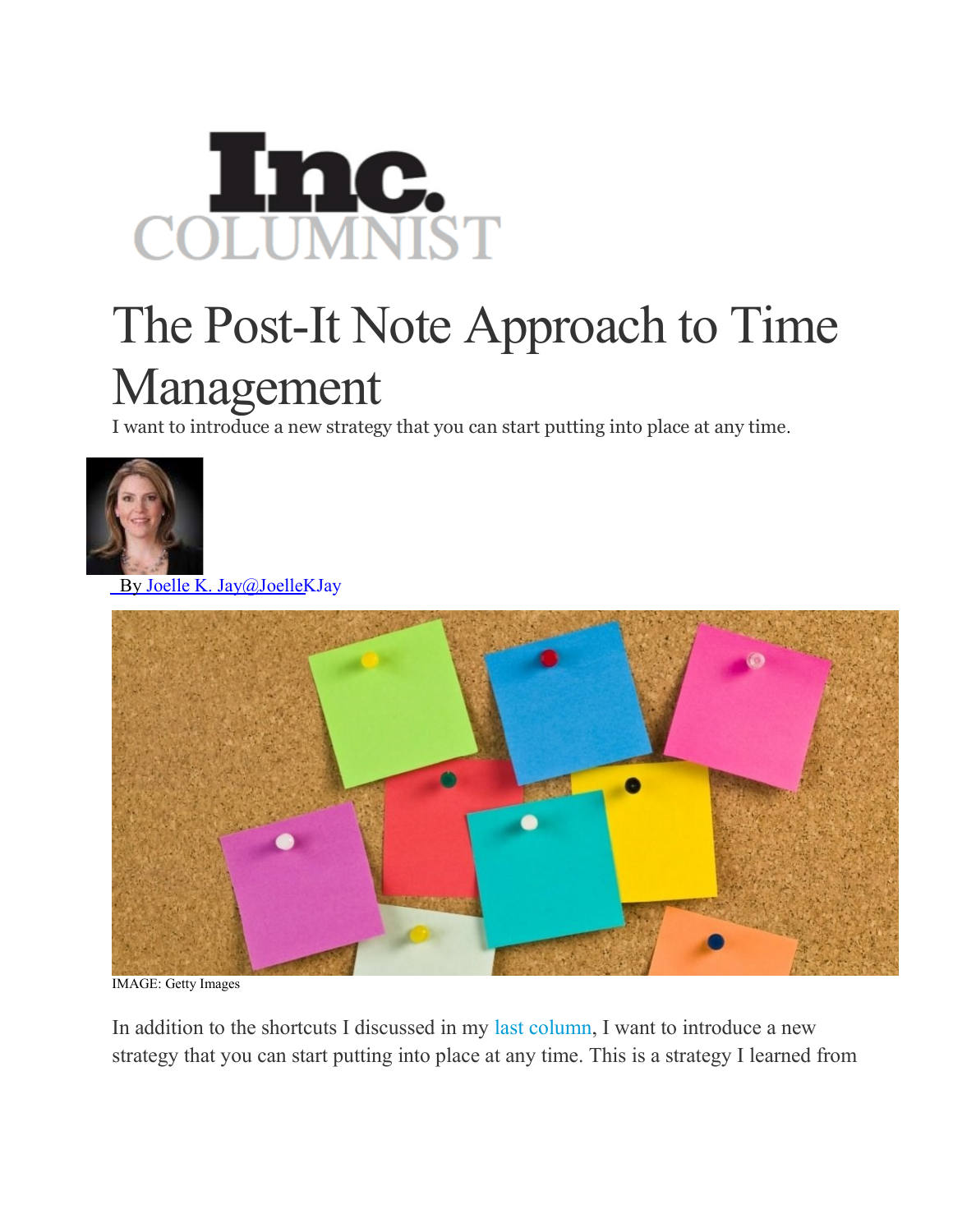coach Kevin Lawrence, and it has helped many leaders establish a new relationship with time.

The 5 D's are: "Do it, delete it, delegate it, decide on it, and date it."

The "it" in these cases usually refers to some small task or action item--every time you have to get through a stack of email, voice mail messages, or a stack of paperwork, the 5 D's are crucial. You will drastically cut the time you need to get through the stack.

To elaborate, here are the 5 D's and how you can use them to maximize your time:

**Do it** means do it *now*. Use this for any task that takes fifteen minutes or less.

**Delete it** means there are some things that *do not require your response*. Just because someone sent you the message/document/suggestion doesn't mean you have to reply. If an item doesn't advance a relationship or achieve an important goal, get rid of it.

**Delegate it** means pass it on to someone else who can handle the job. They don't have to do it better than you; they don't even have to do it as well or as fast. They probably won't. But unless it's a top priority or specific result that you and only you can deliver, you're not the right person. Pass it on. Don't abdicate the responsibility; you still need to be sure the task gets done. This is not a game of hot potato. It's a way of reorganizing work so the right people do the appropriate jobs for maximum efficiency and results.

**Decide on it** means no more moving items from one stack to another, telling yourself, "I'll get back to that." Will you attend the meeting or won't you? Will you agree to that request or won't you? Make a decision. Move on.

**Date it** means that you get to choose *when* you will give big-ticket items your undivided time and attention. Figure out how much time you need and block it out in your schedule. You can forget about it until then.

To put this into practice, trying writing a mini-version of the 5 Ds on a sticky note and put it near a stack of papers, projects, emails or administrative tasks. Set aside some time to tackle the tasks using the 5 Ds. Notice how they cut down the time it takes to finish the tasks. Set aside some time to tackle the tasks using the 5 Ds. Notice how the 5s cut down the time it takes to finish the tasks.

The opinions expressed here by Inc.com columnists are their own, not those of Inc.com.